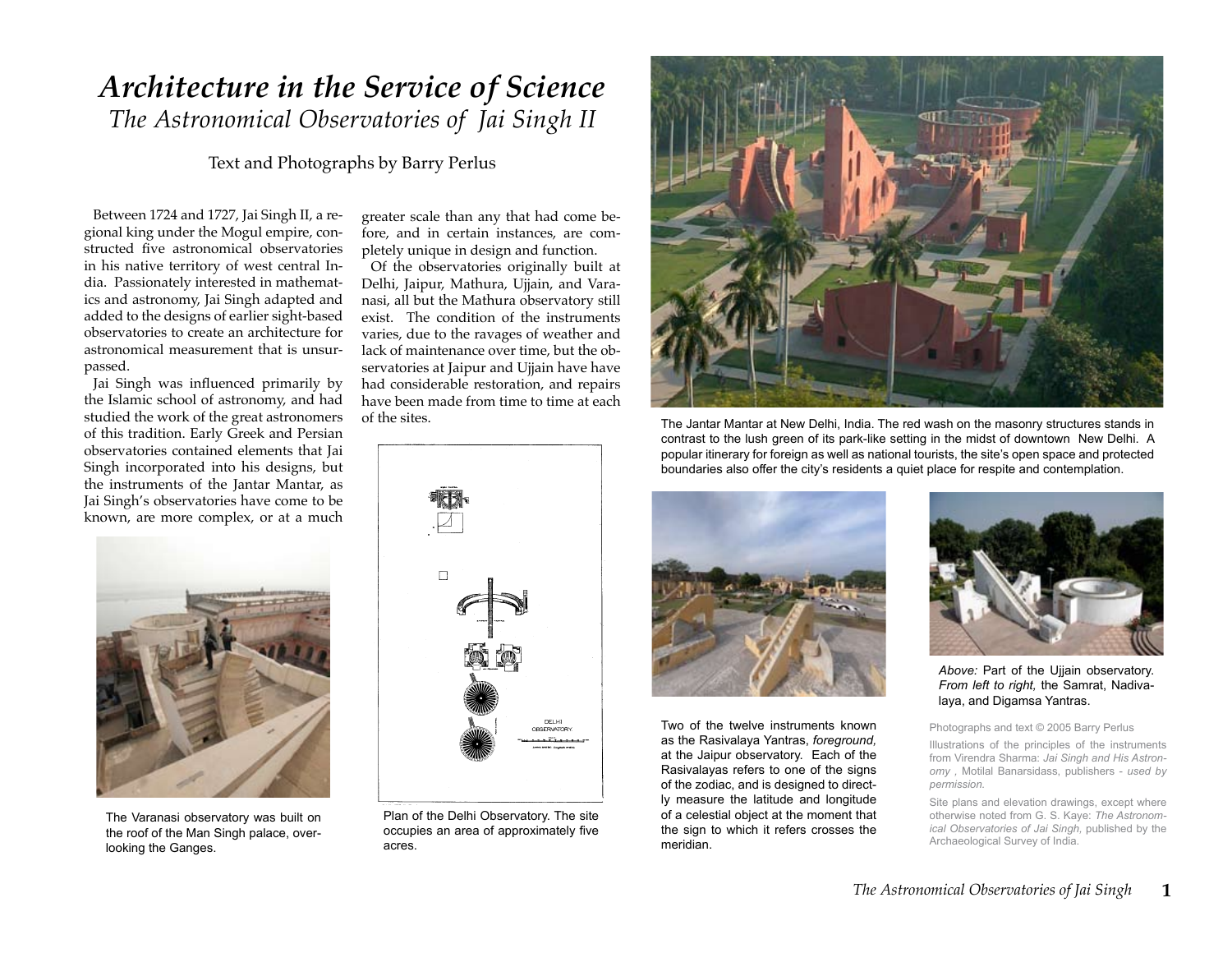## *The Jaipur Observatory*

The city of Jaipur is located about 220 km south and west of New Delhi, in the State of Rajasthan. It was designed and built as a "new city" ca. 1727 by Jai Singh, and incorporated architectural and planning concepts that were advanced for their time. The city is also home to the largest and most elaborate of the five observatories, located just across from the Royal Palace.



The observatory at Jaipur, *above* seen from atop the gnomon of the Samrat Yantra (large sundial). The grey area in the site plan, *below,* indicates the area captured in the photograph.

## *Telling Time with the Largest Sundial in the World*

The Samrat Yantra, pictured *far right* and in illustrations, *below*, is the largest sundial in the world. It's gnomon rises over 73 feet above its base, and the marble faced quadrants, 9 feet in width, create an arc that reaches 45 feet in height. According to Physicist V. N. Sharma, author of *Sawaii Jai Singh and His Astronomy:*

The primary object of a Samrat is to indicate the apparent solar time or local time of a place. On a clear day, as the sun journeys from east to west, the shadow of the Samrat gnomon sweeps the quadrant scales below from one end to the other. At a given moment, the time is indicated by the shadow's edge on a quadrant scale.

In order to find time with the instrument at night, one has to know the time of the meridian transit of





Samrat Yantra section and model



View of the Samrat Yantra at Jaipur from the North East

a prominent star. This may be obtained from appropriate tables or calculated from the knowledge that a star returns to the meridian after 23 h, 56 min, 4.09 sec, the length of a sidereal day. The time at night is measured then by observing the hour angle of the star or its angular distance from the meridian. The readings then may easily be converted into the mean solar time. For measuring at night, a tube or slit is



Figure 1 Samrat Yantra: Principle and Operation used as a sighting device as Jagannatha suggests. With the quadrant edge as the vantage point, the observer looks at a prominent star through the device and moves the device back and forth along the quadrant edge SQ I (figure 1), until the star appears to graze the gnomon edge AC. The vantage point V on the quadrant edge then indicates the hour angle or meridian distance SV of the star, which after proper conversion gives the apparent solar time.

Because a Samrat, like any other sundial, measures the local time or apparent solar time and not the "Standard Time" of a country, a correction has to be applied to its readings in order to obtain the standard time. The correction for Indian Standard Time is as follows:

Indian Standard Time = Local Time  $\pm$  Equation of Time  $\pm$  Longitude difference.



Site plan of the Jaipur observatory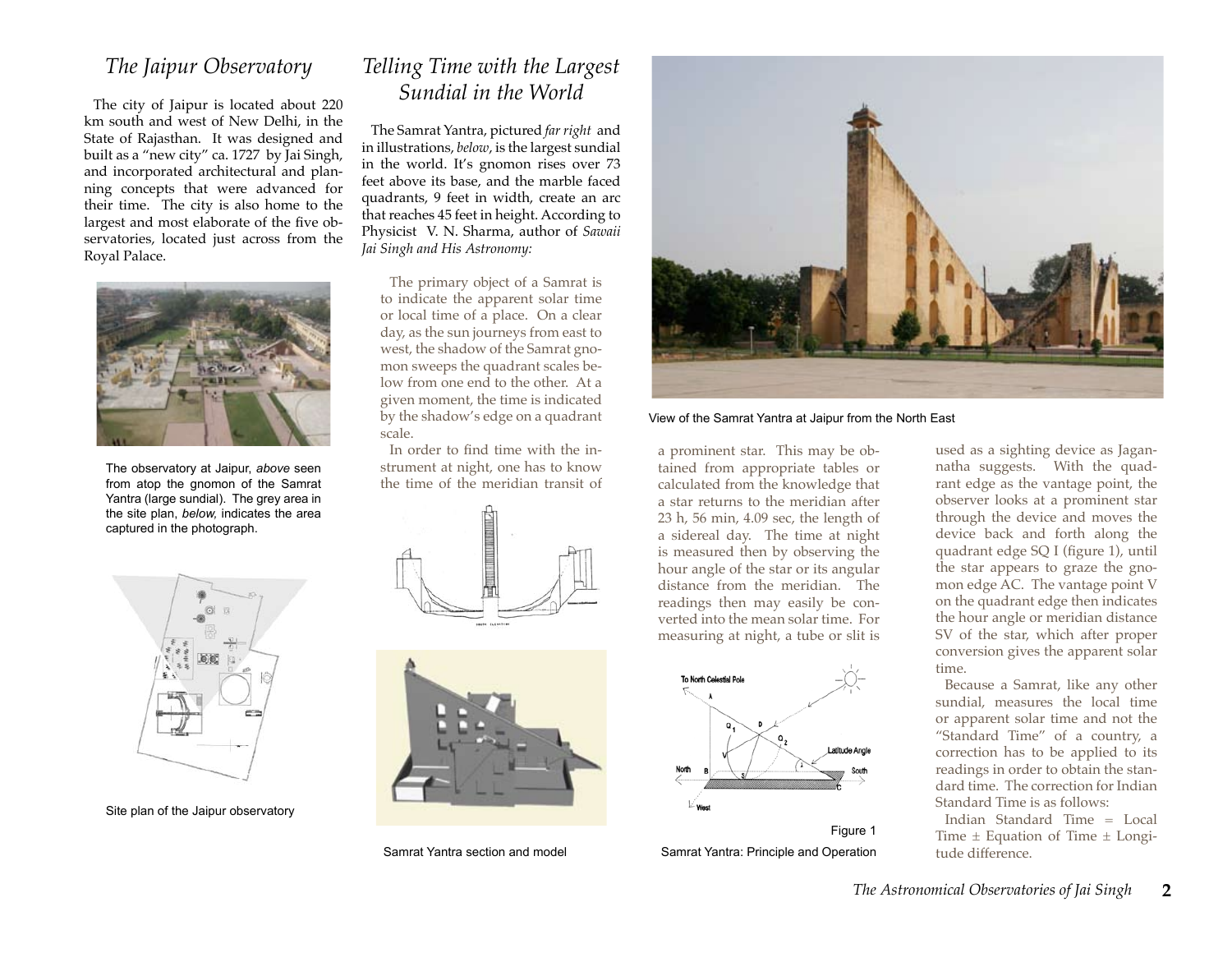#### *How Does It Work?*

Most of us are familiar with the brass sundials often used as ornaments in gardens. These designs, known as horizontal dials, cast the sun's shadow from a vertically mounted triangular plate across a horizontal surface scribed with lines indicating the hours of the day. Due to the projection of the sun's apparent circular motion across our sky onto a flat plane, the hour divisions are unequal, being more closely spaced towards the noon hour.



Figure 2

Samrat Yantra Perspective

When the surface upon which the sun's shadow falls is formed into a circular arc, and aligned perpendicular to the earth's axis of rotation, the passage of the sun overhead casts a shadow which moves across the surface in equal time increments. This type of dial, known as "equinoctial", was described as early as the 7th century and is the design used by Jai Singh for the Samrat Yantra.

## *Accuracy and Scale*

When Jai Singh designed the observatories, one of his foremost objectives was to create astronomical instruments that would be more accurate and permanent than the brass instruments in use at the time. His solution was to make them large, *really large,* and to make them of stone and masonry. This simple yet remarkable decision brought forth a collection of large scale structures for the measurement of celestial position and movement that is unequalled today. Among the many startling impressions for a visitor to one of the observatories, is the scale of the instruments. One is literally enveloped, and



Time subdivisions on the quadrant scale. The smallest subdivisions, visible in the lower right corner, represent intervals of two seconds.

confronted with a space that is both aesthetic and mathematical. The time scale of the Samrat Yantra at Jaipur, for example, includes subdivisions as fine as two seconds, and as one watches, the motion of the gnomon's shadow becomes a palpable experience of earth's cosmic motion.

## *The Problem of the Penumbra*

While the enormous size of the Samrat Yantra generates large scales with fine divisions, a problem arises due to the fact that the sun is not a single point in the sky, but rather a disc, with finite diameter. Expressed in angular degrees, the sun's penumbra (the edge of the sun's shadow) is one-half degree. As a consequence, the shadow edge is not a sharp, abrupt change from light to dark, but changes gradually over a distance of several centimeters.

#### Virendra Sharma writes:

The first and foremost factor affecting the precision of time measurements, and which is inherent in the very design of the instrument, is the width of the penumbra. For large Samrats, such as those at Delhi and Jaipur, the penumbra could be several centimeters wide. The sun, because of the finite width of its disc, casts diffused shadows of objects. As a result, pinpointing the exact location of the shadow-edge becomes a difficult as well as a subjective matter. The penumbra at the Great Samrat of Jaipur, at mid-morning on a clear day, can be as wide as 3 cm or more, making it difficult to read

time with accuracies better than  $+15$ seconds. However, when the sun is strong, the difficulty may be eliminated and the procedure of measuring time made objective. This is done by superimposing on the penumbra the shadow of a thin object



The penumbra of the sun is one-half degree wide. The figure shows a highly exaggerated version of the effect.



Panoramic view of the Samrat Yantra from ground level at the west quadrant.

such as a needle or a string.

By holding a one to two cm long taut string parallel to the shadow edge, about one cm or so above the instrument's surface, and reading the scale where the string's shadow merges with the shadow of the gnomon edge, we could repeat our readings with an accuracy of  $\pm 3$  sec or better. The author believes that



Detail of Quadrant with shadow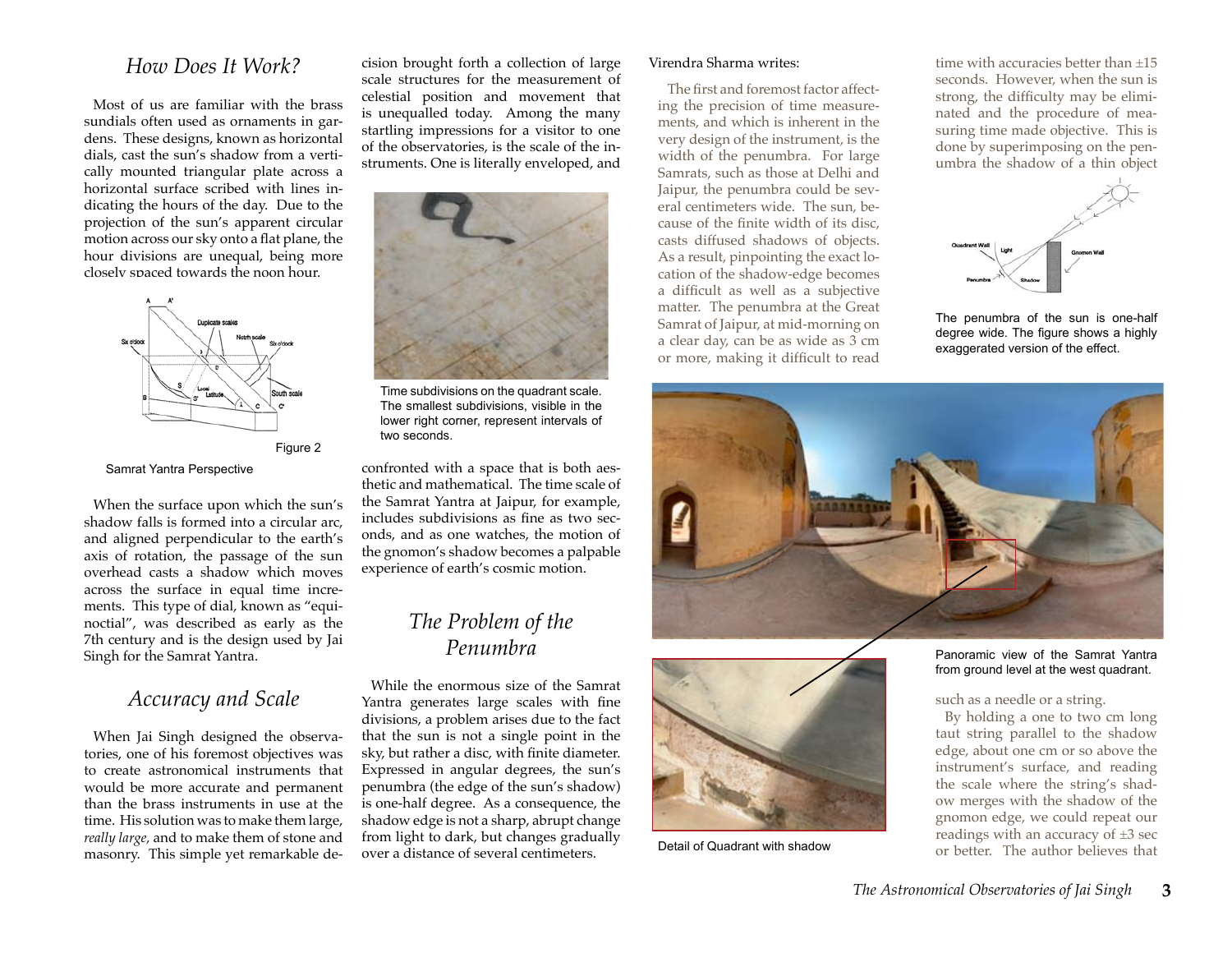the astronomers of Jai Singh must have used some device similar to that of the string for overcoming the problem of the penumbra.



Observing the center of the penumbra

## *Other Measurements*

In addition to marking local time, the Samrat or "Great" Yantra was used to determine the sun's declination and the right ascension (RA) of any celestial object. According to Virendra Sharma:

to measure the declination of the sun with a Samrat, the observer moves a rod over the gnomon surface AC up or down (Figure 1) until the rod's shadow falls on a quadrant scale below. The location of the rod on the gnomon scale then gives the declination of the sun. Declination of a star or planet requires the collaboration of two observers. One observer stays near the quadrants below and, sighting the star through the sighting device, guides the assistant, who moves a rod up or down along the gnomon scale. the assistant does this until the vantage point V on a quadrant edge below, the gnomon edge above where the rod is placed, and the star—all three—are in one line. The location of the rod on the gnomon scale then

indicates the declination of the star. In this exercise, in addition to two observers, a torch bearer may also be necessary to shine light on the rod on the gnomon edge for the principal observer near the quadrants below to see it clearly.

The right ascension or RA of an object is determined by simultaneously measuring the hour angle of



Samrat Yantra: Principle and Operation The principle of the Shasthansa Yantra

the object and the hour angle of a reference star. From the measurements, the difference between the right ascensions of the two is calculated. By adding or subtracting this difference to the right ascension of the reference star, The RA of the object is determined.

## *Shasthansa Yantra*

A secondary instrument, built within the towers that support the quadrant scales, gives extremely accurate measurements of the zenith distance, declination, and diameter of the sun. Called the *Shasthansa Yantra,* as Virendra Sharma describes, it is essentially:

. . . a 60 degre arc facing south, within a dark chamber. The arc is divided into degrees and minutes. High above the arc, at its center on the south wall, is a pinhole to let sunlight in. As the sun passes across

the meridian at noon, its pinhole image falling on the Shasthansa scale below enables the observer to measure the zenith distance, declilnation, and the diameter of the sun.

The figure below shows the principle of its operation.





The Shasthansa Yantra is built within the towers that support the great quadrant, as seen in this model.

I visited the Shasthansa Yantra at Jaipur in December 2004 and made time lapse studies of the sun's meridian transit. The chamber is entered from the north wall of either the east or west tower (there are duplicate instruments, one in each tower). the interior of the chamber is about 15 feet wide by 30 feet long, and is open to a height of about 40 feet. The upper areas of the chamber are home to dozens of bats who gain entrance through ventilation grills in the upper section of the tower. A platform about 12 feet above floor level provides access to observe the sun's image on the quadrants. A bamboo ladder is used to reach the platform.



Interior of the *Shasthansa Yantra*



Detail of the *Shasthansa* quadrant with the pinhole image of the sun at noon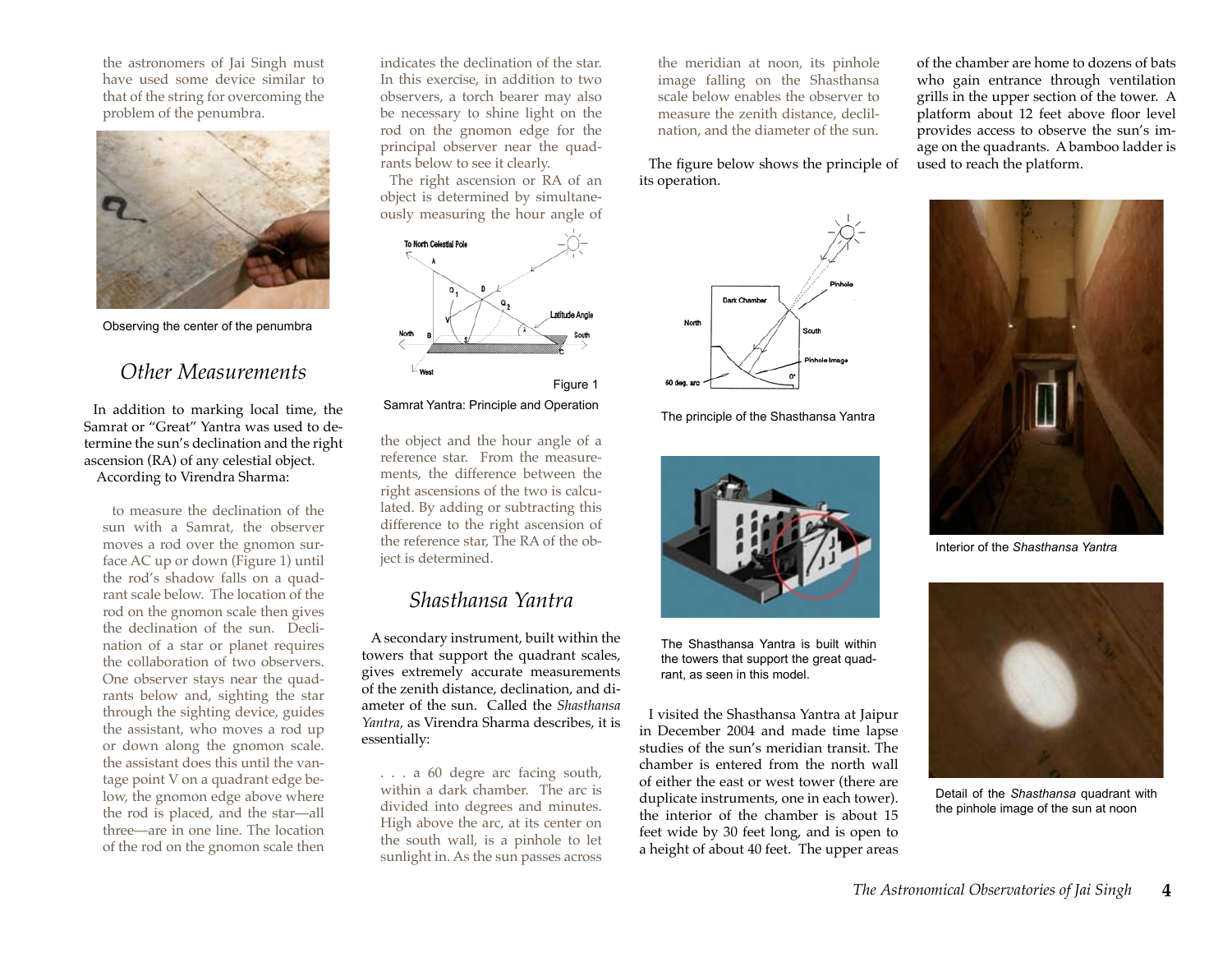## *The Jai Prakash Mirror of the Heavens*

The Jai Prakash may well be Jai Singh's most elaborate and complex instrument. It is based on concepts dating to as early as 300 B.C. when the Greco-Babylonian astronomer Berosus is said to have made a hemispherical sundial. Hemispherical dials also appear in European Church architecture during the Middle Ages, and at the observatory in Nanking, China in the late 13th-century. The Jai Prakash, however, is much more elaborate, complex, and versatile than any of its predecessors.

## *How it Works*

The Jai Prakash is a bowl shaped instrument, built partly above and partly below ground level, as can be seen in the drawing below.

The diameter at the rim of the bowl is 17.5 feet for the Jaipur instrument, and 27 feet at Delhi. The interior surface is di-



Plan and section of one of the Jai Prakash pairs at the Delhi observatory. Jai Prakash were built only at Jaipur and Delhi.



"Unwrapped" spherical panorama from within the Jai Prakash at the Jaipur observatory. The sighting guide is visible against the sky.

vided into segments, and recessed steps between the segments provide access for the observers. A taut crosswire, suspended at the level of the rim, holds a metal plate with circular opening directly over the center of the bowl. This plate serves as a sighting device for night observations, and casts an easily identifiable shadow on the interior surface of the bowl for solar observation.

The surfaces of the Jai Prakash are engraved with markings corresponding to an inverted view of both the azimuth-altitude, or horizon, and equatorial coordinate systems used to describe the position of celestial objects. See figure 4, *right.*

Virendra Sharma gives a detailed description of the design of the Jai Prakash:

In the azimuth-altitude system, the rim of each hemispherical surface represents the local horizon and the bottom most point, the zenith.

Cardinal points are marked on the rim, and cross wires are stretched between them. A great circle drawn between the north and the south points and passing through the zenith on the instrument's surface represents the meridian. From the zenith point a number of equal azimuth lines are drawn up to the rim or horizon. Next, a number of



The principle of the Jai Prakash.

equally-spaced circles with their centers on the vertical axis passing through the zenith are inscribed on their surface. These circles are parallel to the rim and intersect the equal azimuth lines at right angles.

For the equatorial system, a second set of coordinates is inscribed. For these coordinates, a pooint on the meeridian, at an appropriate distance below the south point on the rim, represents the north celestial pole. At a distance of 90<sup>0</sup> further down, a great circle intersecting the meridian at right angles represents the equator. On both sides of the equator, a number of diurnal circles are drawn. From the pole, hour circles radiate out in all directions up to the very rim of the instrument.

On a clear day, the shadow fo the cross-wire falling on the concave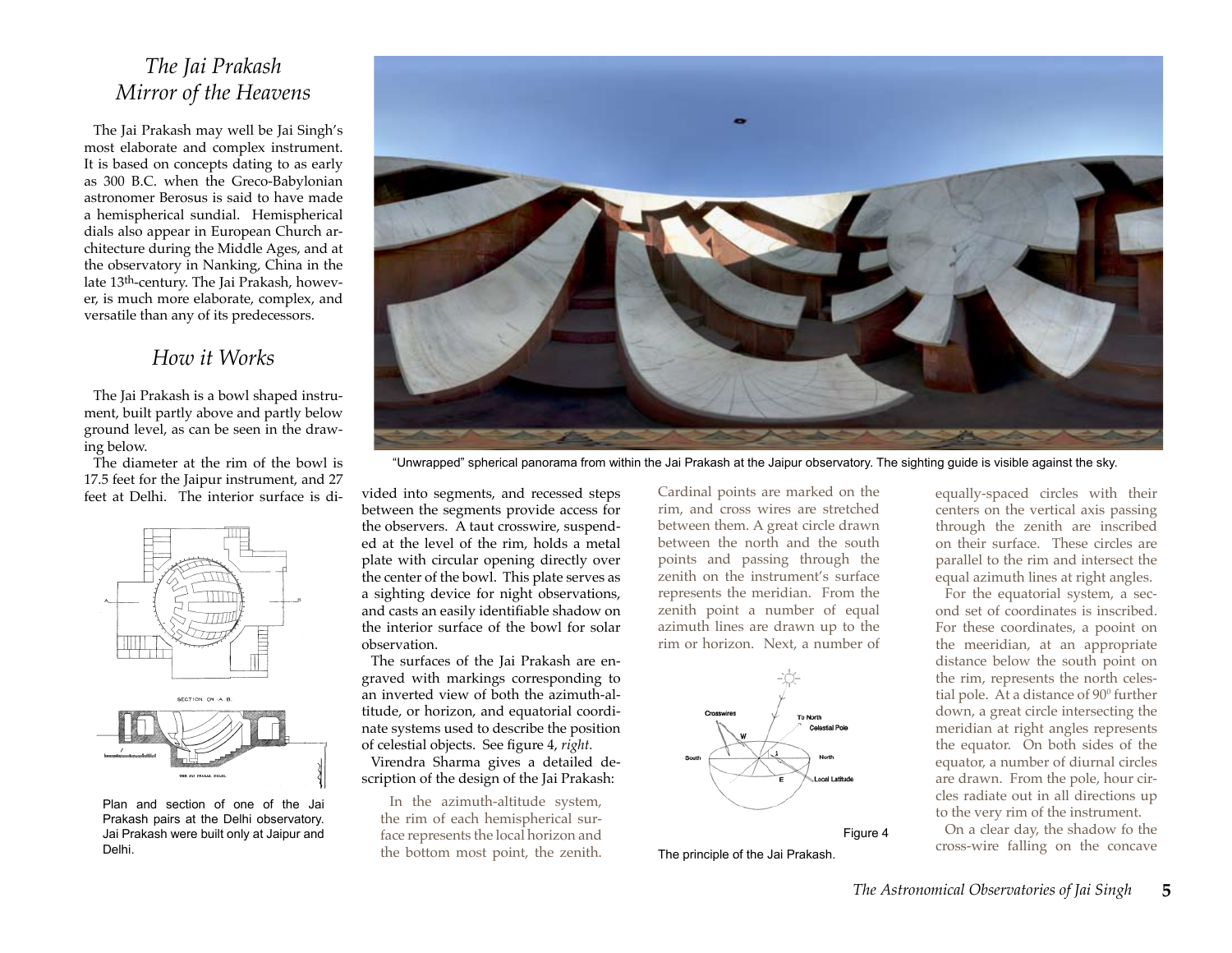surface below indicates the coordinates of the sun. These coordinates maay be read either in the horizon or in the equator system as desired. The time is read by the angular distance from the meridian measured along a diurnal circle.

## *Jai Singh's Ingenuity: The Jai Prakash built as Complementary Pairs*

As described earlier, the design of the Jai Prakash was based on earlier hemispherical sundials. But Jai Singh modified this design to be able to make night time observations. He did this by removing the area of the concave surface between alternate hour circles and providing steps for the observer to move around freely to take readings. Working at night, the observer sights the object in the sky through the circular aperture plate at the intersection of the cross-wires. With the aid of a sighting device attached to the concave surface the position of the sky object is then read from the engraved coordinates.

A second instrument was built next to the first, identical in all respects except that the hour circles corresponding to the steps in the first have a solid, engraved surface, and the hour circles corresponding to the



Plan view of the Jai Prakash at Delhi.

engraved surface of the first are removed to provide steps. As seen in the plan view, the instruments are exact complements of each other, and if the engraved surfaces (tinted red) of one were to be transposed



Panoramic view of the interior of the Jai Prakash at Jaipur. At far left is the passageway to the companion instrument, and at far right, exit steps to the outside. At center is the opening between hour segments of the hemispherical surface, with steps leading down to the center of the bowl.

above the other, they would represent a single complete surface. In practice, when the shadow of the sun cast by the crosswire, or the coordinates of a celestial body observed at night moves past the edge of one of the engraved surfaces, the observer walks to the other instrument and continues the observation there.



The Jai Prakash at Jaipur. The pattern of alternating areas of surface and void can be seen by careful comparison.

## *Kapala Yantra Predecessor to the Jai Prakash*

According to maps of the Jaipur observatory dating to the early years of its construction, Jai Singh built two small hemispheric dials, with a diameter of 11 feet, before constructing the Jai Prakash. These instruments, named Kapala Yantras, were built side by side on a masonry platform. Named Kapala A and Kapala B, the two hemispheric bowls have very different functions. Kapala A has engravings similar to the Jai Prakash, but lacks the cutaways and size that would permit night observations. Kapala B serves only to transform graphically the horizon system of coordinates into the equator system and vice versa. It is the only instrument at Jaipur not meant for observing.



The Kapala A at Jaipur. The crosswire, center plate, and it's shadow can be clearly seen in the inset.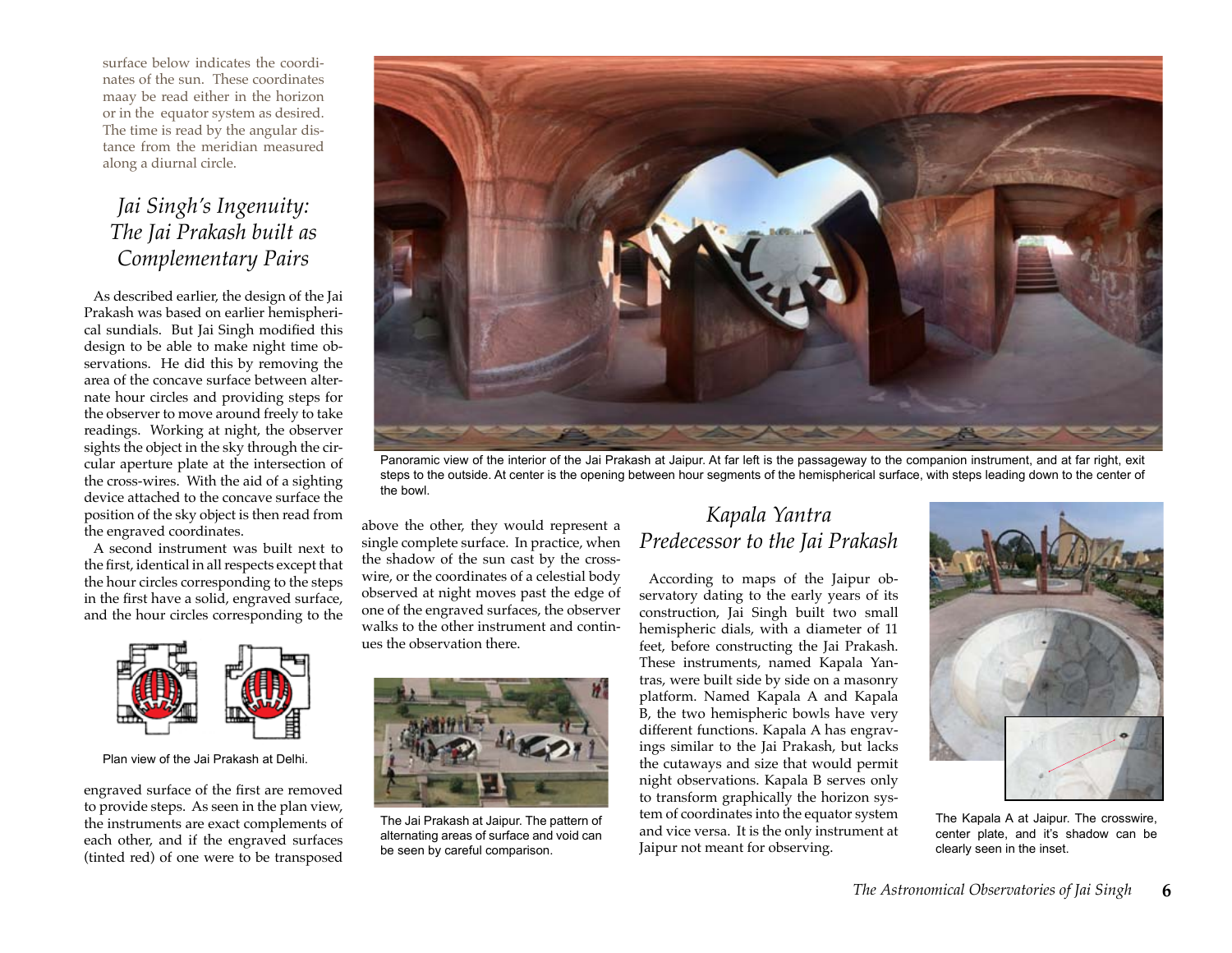## *Ram Yantra*

The Ram Yantra is a cylindrical structure built in pairs like the Jai Prakash. Its primary function is to measure the altitude and azimuth of celestial objects, including the sun. In the Islamic and Hindu schools of astronomy there were no insturments like the Ram Yantra prior to Jai Singh's creations.

Virendra Sharma gives this description of the principle and operation of the Ram Yantra:

The cylindrical structure of Rama yantra is open at the top, and its height equals its radius. To understand the principle, let us assume that the instrument is built as a single unit as illustrated in Figure 4. The cylinder, as illustrated in the figure, is open at the top and has a vertical pole or pillar of the same height as the surrounding walls at the center. Both the interior walls and the floor of the structure are engraved with scales measuring the angles of azimuth and altitude. For measuring the azimuth, circular scales with their centers at the axis of the cylinder are drawn on the floor of the structure and on the inner surface of the cylindrical walls. The scales are divided into degrees and minutes. For measuring the altitude, a set of equally spaced radial lines is drawn on the floor. These lines emanate from the central pillar and terminate at the base of the inner walls. Further, vertical lines are inscribed on the cylindrical wall, which begin at the wall's base and terminate at the top end. These lines may be viewed as the vertical extension of the radial lines drawn on the floor of the instrument. The radial and the vertical lines are inscribed with scales for measuring the altitude of a celestial object, and are graduated

such that the zero mark is at the top, and the 900 mark is at the base of the central pillar. If the preference is to measure the zenith distance, then the markings would have to be reversed, i.e., the top end would now denote a 900 mark and the base of the pillar, zero.



#### Figure 4

Principle of the Ram Yantra, *above*, and a plan and elevation of the Ram Yantra at Delhi, *below.*



In daytime the coordinates of the sun are determined by observing the shadow of the pillar's top end on the scales, as shown in the figure. The coordinates of the moon, when it is bright enough to cast a shadow, may also be read in a similar manner. However, if the moon is not bright enough, or if one wishes to measure the coordinates of a star or planet that does not cast a shadow, a different procedure is followed. To accomplish this, the instrument is built in two complementary units.



#### Plan view: Ram Yantra pair at Delhi

The two complementary units of a Rama yantra may be viewed as if obtained by dividing an intact cylindrical structure into radial and vertical sectors. The units are such that if put together, they would form a complete cylinder with an open roof. The procedure for measuring the coordinates at night with a Rama yantra is similar to the one employed for the Jaya Prakasa. The observer works within the empty spaces between the radial sectors



Detail of the gnomon surface at the Delhi Ram Yantra. Weathering has eroded and stained the engraved angular markings.

or between the walls of the instrument. Sighting from a vacant place, he obtains the object in the sky, the top edge of the pillar, and the vantage point in one line. The vantage point, after appropriate interpolation gives the desired coordinates. If the vantage point lies within the empty spaces of the walls, well above the floor, the observer may have to sit on a plank inserted between the walls. the walls have slots built specifically for holding such planks. Because there are no graduations between the empty spaces, arc lengths of wood or metal to fit between the walls are necessary for a reading.



The gnomon (central pillar) of the Ram Yantra at the Delhi observatory, as seen through one of the arched openings in the outer wall. For night observations an observer can move easily between the wedge shaped sectors, which are suspported at chest height by masonry arches and posts.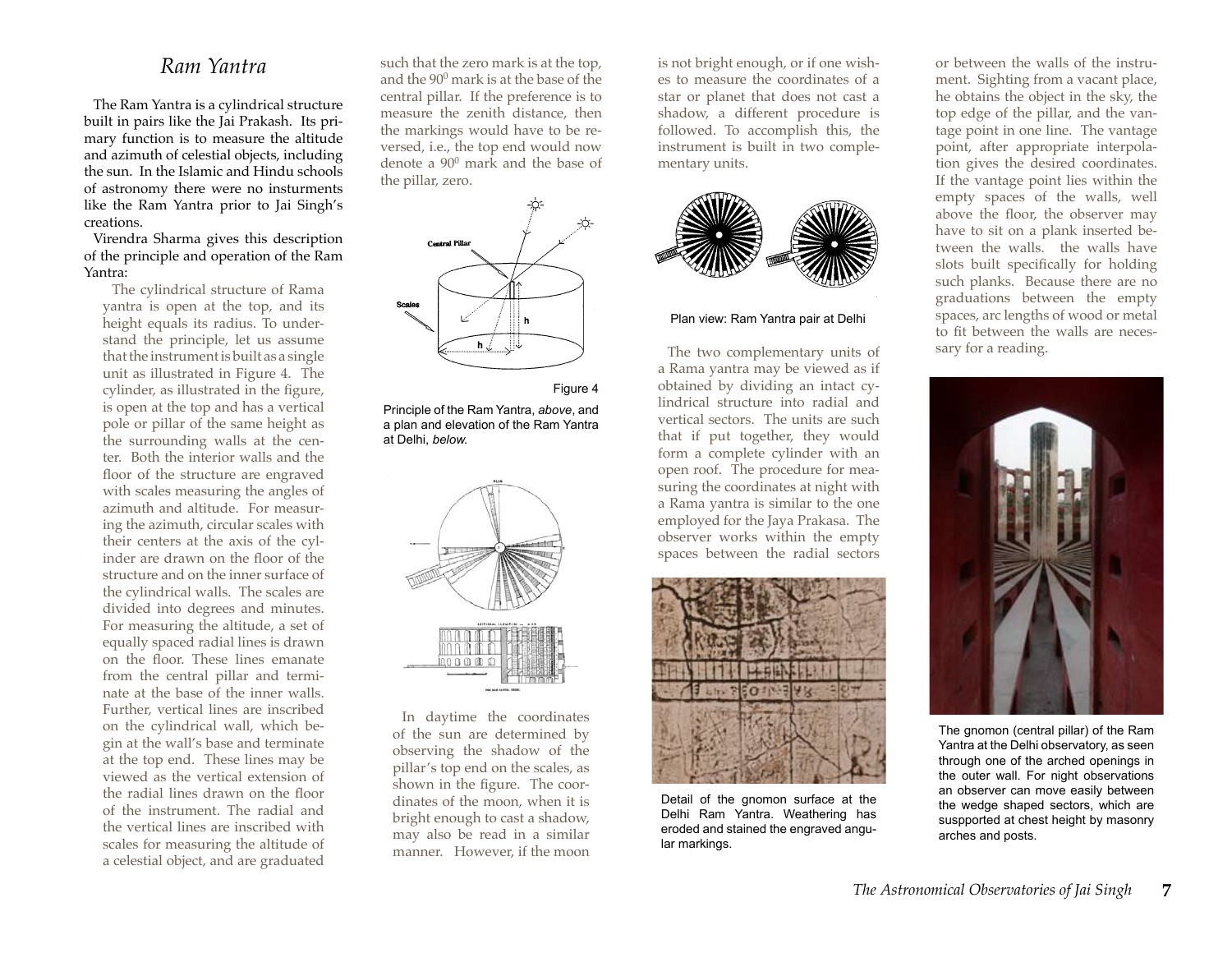#### *Jantar Mantar on the Web*

*VR Panoramas, 3D Models, Animations, Time Lapse Studies, Interactive Media, and Outreach*

One of the objectives of the multimedia web site *www.jantarmantar.org* is the creation of a virtual museum to present and interpret Jai Singh's observatories. At the time of writing, the web site presents an interactive tour of the jaipur observatory, employing navigable, immersive, VR panoramas, images derived from 3D models, animations illustrating the passage of the sun overhead during the course of a day,



One of the VR panoramas as it appears in a web browser. The user can pan and zoom through a fully spherical  $360^{\circ}$ .



from Cornell University's SciCentr



and time lapse studies illustrating the movement of the shadow of the sun on the scales of several instruments from the observatories. A collaborative project with *SciCentr,* an outreach program of Cornell University's Theory Center, is creating an interactive 3D world in the *ActiveWorlds Educational Development Universe.* This project enables science students from participating middle schools and high schools to interact with a computer based scale model of the Samrat Yantra at Jaipur, walking around it, climbing it's stairs, and observing the methods of establishing local time from a simulation of the movement of the sun's shadow across its scales.

 The observatories themselves are sometimes used for making observations, but mostly serve as tourist attractions, as historic monuments and curiosities. Local guides, many of them sanctioned by the Archaeological Survey of India, which has authority over the observatories, present visitors with a mixture of truth and fiction as they explain the history and workings of the instruments.

In contrast, Dr. Nandivada Rathnasree, director of the Nehru Planetarium, uses the instruments of the Delhi observatory as a real world classroom to demonstrate principles of basic astronomy to students. A group under her direction used the instruments at Delhi to chart the path of the planet Venus during its 2004 transit. Screen view of the *Jaipur World* struments at Delhi to chart the path of the *Indications* at the Delhi Jai Prakash.



Above, an "unwrapped" rendering of a 360<sup>0</sup> spherical panorama taken from the top of the east quadrant of the Samrat Yantra at the jaipur observatory, and *above left,* an undistorted wide-angle view from the same location. *More about panoramas on the next page.*



Students and astronomy enthusiasts under the guidance of Dr. Nandivada Rathsnasree, *(in blue, lower right)*, use makeshift crosswires to make solar ob-



Rendering from a computer based 3D model of the Samrat Yantra



Still frame from an animation illustrating the movement of the sun's shadow along the quadrant of the Samrat Yantra